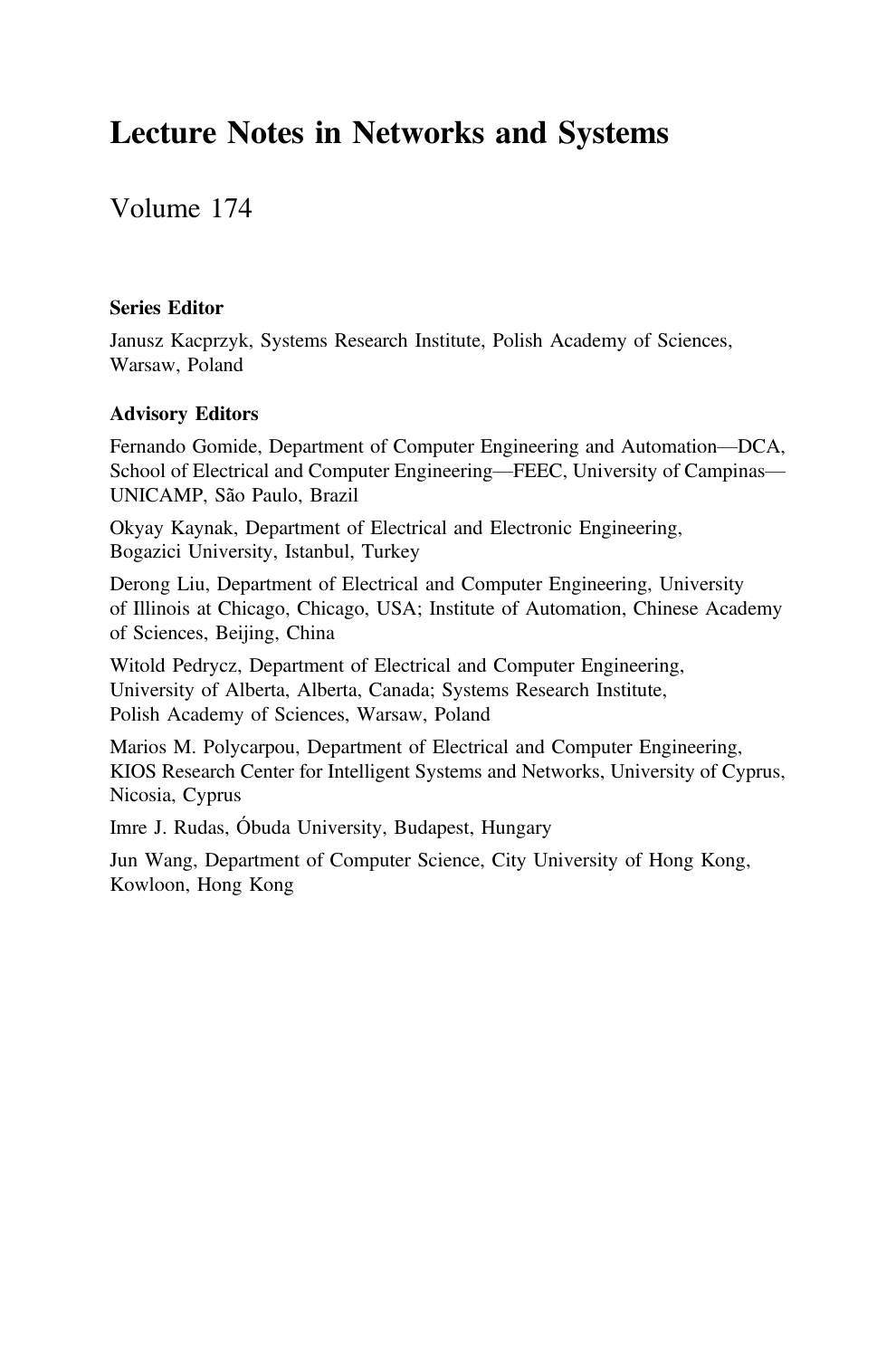The series "Lecture Notes in Networks and Systems" publishes the latest developments in Networks and Systems—quickly, informally and with high quality. Original research reported in proceedings and post-proceedings represents the core of LNNS.

Volumes published in LNNS embrace all aspects and subfields of, as well as new challenges in, Networks and Systems.

The series contains proceedings and edited volumes in systems and networks, spanning the areas of Cyber-Physical Systems, Autonomous Systems, Sensor Networks, Control Systems, Energy Systems, Automotive Systems, Biological Systems, Vehicular Networking and Connected Vehicles, Aerospace Systems, Automation, Manufacturing, Smart Grids, Nonlinear Systems, Power Systems, Robotics, Social Systems, Economic Systems and other. Of particular value to both the contributors and the readership are the short publication timeframe and the world-wide distribution and exposure which enable both a wide and rapid dissemination of research output.

The series covers the theory, applications, and perspectives on the state of the art and future developments relevant to systems and networks, decision making, control, complex processes and related areas, as embedded in the fields of interdisciplinary and applied sciences, engineering, computer science, physics, economics, social, and life sciences, as well as the paradigms and methodologies behind them.

Indexed by SCOPUS, INSPEC, WTI Frankfurt eG, zbMATH, SCImago.

All books published in the series are submitted for consideration in Web of Science.

More information about this series at <http://www.springer.com/series/15179>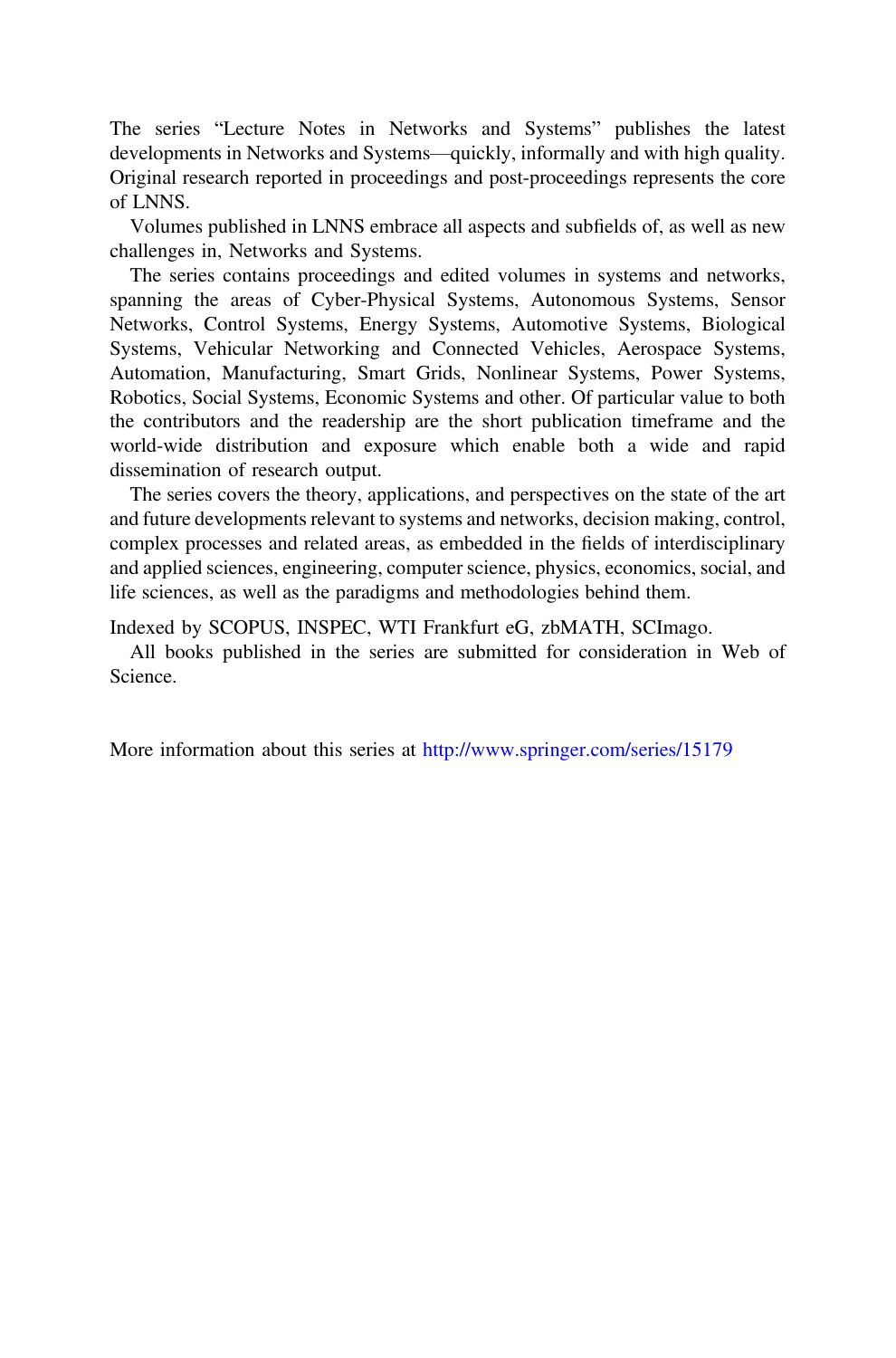Mustapha Hatti Editor

# Artificial Intelligence and Renewables Towards an Energy Transition

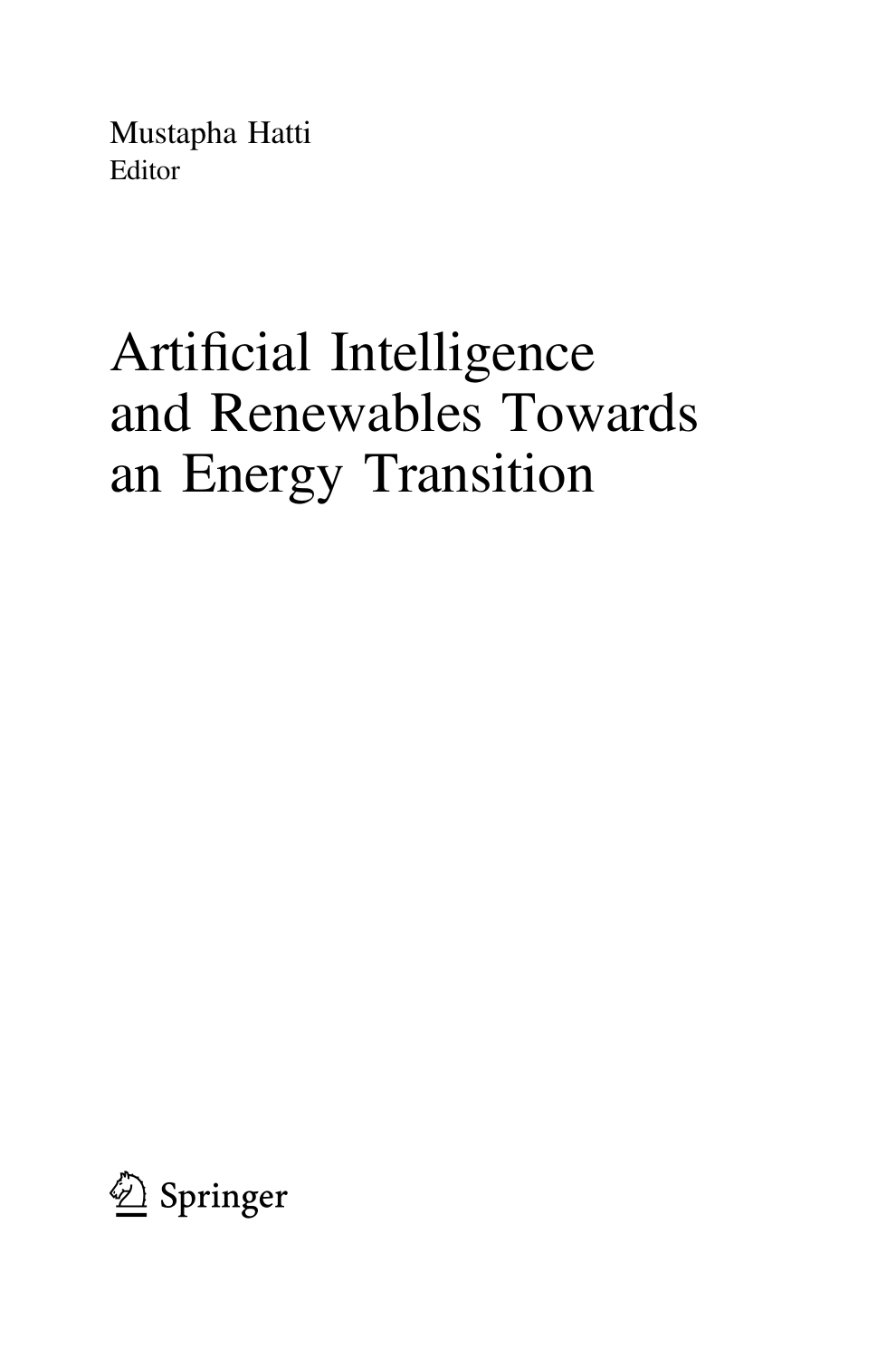**Editor** Mustapha Hatti EPST-CDER Unité de Développement des Equipements Solaires Bou Ismaïl, Algeria

ISSN 2367-3370 ISSN 2367-3389 (electronic) Lecture Notes in Networks and Systems<br>ISBN 978-3-030-63845-0<br>ISBN ISBN 978-3-030-63846-7 (eBook) <https://doi.org/10.1007/978-3-030-63846-7>

© The Editor(s) (if applicable) and The Author(s), under exclusive license to Springer Nature Switzerland AG 2021

This work is subject to copyright. All rights are solely and exclusively licensed by the Publisher, whether the whole or part of the material is concerned, specifically the rights of translation, reprinting, reuse of illustrations, recitation, broadcasting, reproduction on microfilms or in any other physical way, and transmission or information storage and retrieval, electronic adaptation, computer software, or by similar or dissimilar methodology now known or hereafter developed.

The use of general descriptive names, registered names, trademarks, service marks, etc. in this publication does not imply, even in the absence of a specific statement, that such names are exempt from the relevant protective laws and regulations and therefore free for general use.

The publisher, the authors and the editors are safe to assume that the advice and information in this book are believed to be true and accurate at the date of publication. Neither the publisher nor the authors or the editors give a warranty, expressed or implied, with respect to the material contained herein or for any errors or omissions that may have been made. The publisher remains neutral with regard to jurisdictional claims in published maps and institutional affiliations.

This Springer imprint is published by the registered company Springer Nature Switzerland AG The registered company address is: Gewerbestrasse 11, 6330 Cham, Switzerland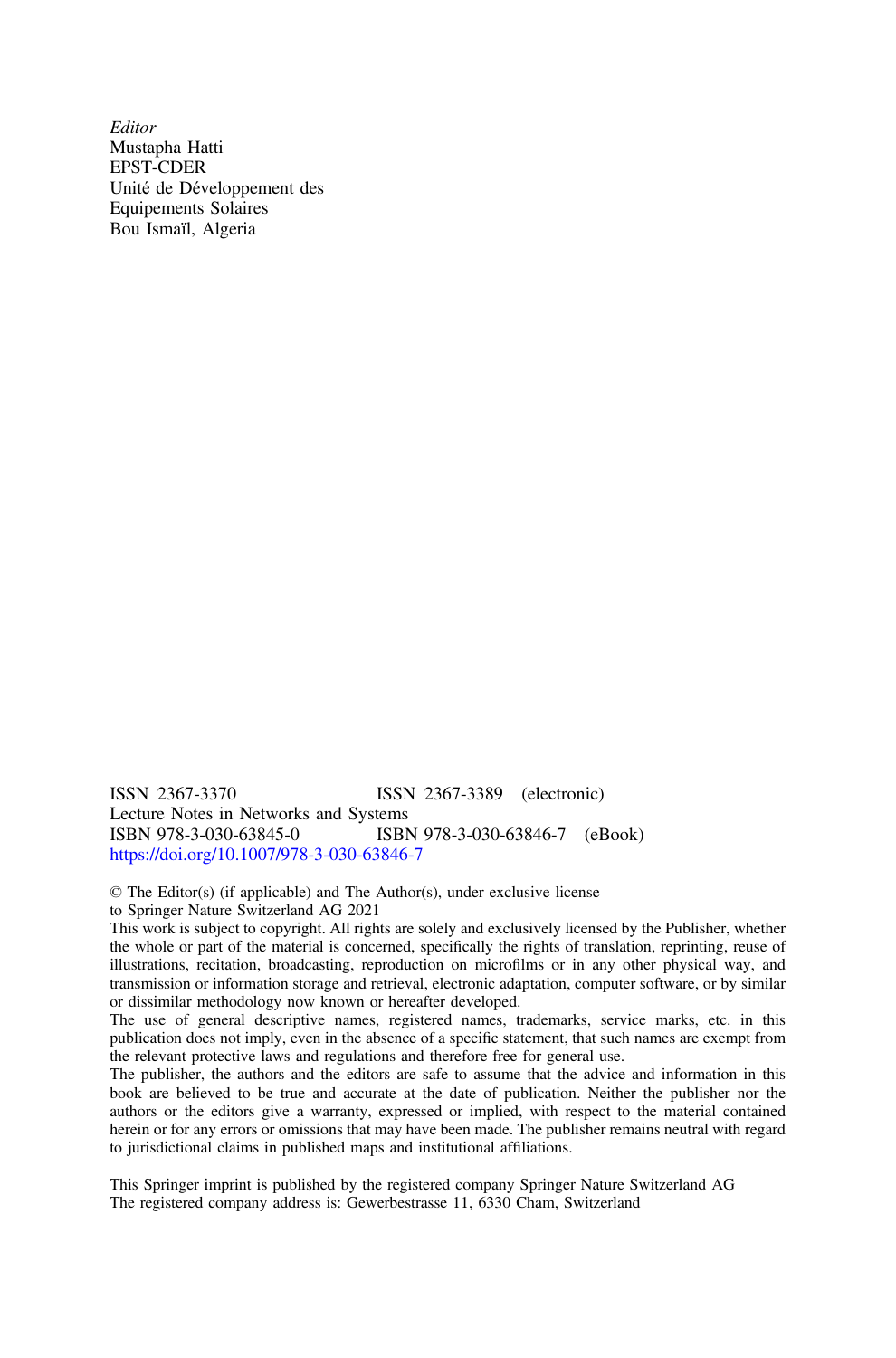## **Contents**

| <b>Hybrid Energetic Systems PV-WIND, with Energy Storage</b>                                                                                                                                                         |    |
|----------------------------------------------------------------------------------------------------------------------------------------------------------------------------------------------------------------------|----|
| Control and Management Solar-Wind-Storage Hybrid System<br>A. Lakhdara, T. Bahi, and A. K. Moussaoui                                                                                                                 | 3  |
| Modeling and Simulation of PV/Wind Hybrid Energy System<br>Slama Abdelhamid, Hamouda Messaoud, and Khiat Mounir                                                                                                      | 15 |
| <b>Energy Management Analysis of a Wind-Diesel-Battery</b><br>Nacereddine Guettaf, Seif El Islem Guettaf, Zahira Anane,<br>and Hamou Nouri                                                                           | 26 |
| <b>Power Management Strategy Applied on Hybrid Electric Train </b><br>Imen Mammeri, M. Benidir, Hamza Bouzeria, Meriem Aissaoui,<br>and Amira Chaib Ras                                                              | 36 |
| <b>Energy Saving Analysis of Municipal Pool Fed from Hybrid</b><br>T. Boutabba, M. L. Bechka, F. Menzri, and S. Drid                                                                                                 | 43 |
| <b>Contribution of Renewable Energies in Existing Building Retrofits </b><br>M. Badeche and Y. Bouchahm                                                                                                              | 55 |
| <b>Robust Control of Grid-Interfaced Wind Energy Conversion System</b><br>Based on Active Disturbance Rejection Control<br>Abdeldjabar Benrabah, Farid Khoucha, Fayçal Benyamina, Ali Raza,<br>and Mohamed Benbouzid | 62 |
| Wind Speed Forecasting Based on Discrete Wavelet Transform,<br>Moving Average Method and Gated Recurrent Unit<br>K. Zouaidia, S. Ghanemi, and M. S. Rais                                                             | 71 |
| DTC-DPC of Induction Machine Connected to Wind Generator<br>Hamidia Fethia and Abbadi Amel                                                                                                                           | 79 |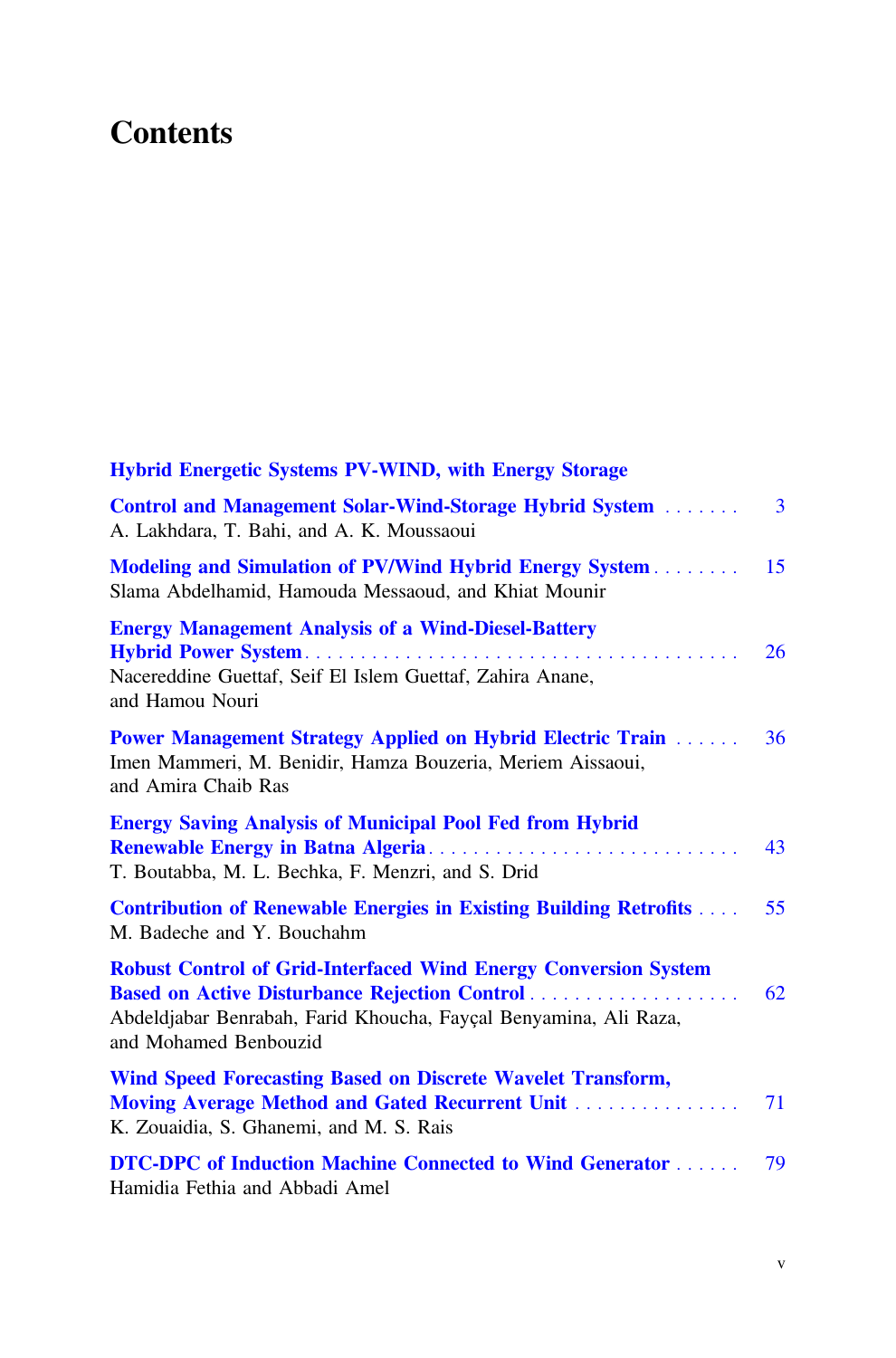| V1 | Contents |
|----|----------|
|    | .        |
|    |          |

| <b>Detecting Partial Shading in Grid-Connected PV Station Using</b><br>Random Forest Classifier<br>the service of the service                                                             | 88  |
|-------------------------------------------------------------------------------------------------------------------------------------------------------------------------------------------|-----|
| Abderrezzaq Ziane, Rachid Dabou, Noredine Sahouane, Ammar Necaibia,<br>Mohammed Mostefaoui, Ahmed Bouraiou, and Abdeljalil Slimani                                                        |     |
| <b>Network Reconfiguration Management in Intelligent Distribution</b><br><b>System Taking into Account PV Production Variation Using Grey</b>                                             |     |
| Mustafa Mosbah, Rabie Zine, Mustapha Hatti, Samir Hamid-Oudjana,<br>and Salem Arif                                                                                                        | 96  |
| <b>An Enhanced MPPT Method Combining Fractional-Order</b><br>and Fuzzy Logic PID Controller for a Photovoltaic-Wire Feeder<br>N. Hamouda, B. Babes, A. Boutaghane, S. Kahla, and B. Talbi | 105 |
| <b>MPPT Charge Regulator and Monitor for Photovoltaic/Battery</b><br><b>System Based on Microcontroller</b><br>H. Assem, F. Bouchafaa, T. Azib, N. Allam, and N. Belhaouas                | 114 |
| <b>Experimental Validation of a Prototype for Fault Detection</b><br>and Classification of a Photovoltaic System Using dSPACE<br>A. Hamied, A. Rabhi, N. Rouibah, and A. Mellit           | 125 |
| <b>Heuristic Optimization, Modeling and Control of Energetic Systems</b>                                                                                                                  |     |
| <b>Optimization Assembly Line Balancing Variables Using Genetic</b><br><b>Algorithm Based on Desirability Function Approach</b><br>Samah A. Aufy and Allaeldin H. Kassam                  | 135 |
| <b>Design of Optimal Decentralized Controller Using Overlapping</b><br>Mohamed Z. Doghmane, Madjid Kidouche, S. Eladj, and B. Belahcene                                                   | 155 |
| <b>Energy Management Strategy and Optimization of a MicroGrid</b><br><b>System Based on Echo State Networks</b><br>I. Abadlia, L. Hassaine, F. Abdoune, and A. Beddar                     | 168 |
| Control and Supervision of Water Tower in Smart City<br>L. Miloudi, A. Djenadi, and A. Hadj Youb                                                                                          | 178 |
| <b>Preventive Maintenance Optimization of Top Drives in Smart</b><br>Idir Kessai, Samir Benammar, Mohamed Z. Doghmane, and Sadek Khelifa                                                  | 184 |
| <b>Stick-Slip Vibrations Control Strategy Design for Smart Rotary</b>                                                                                                                     | 197 |
| Mohamed Z. Doghmane, Abdelmoumen Bacetti, and Madjid Kidouche                                                                                                                             |     |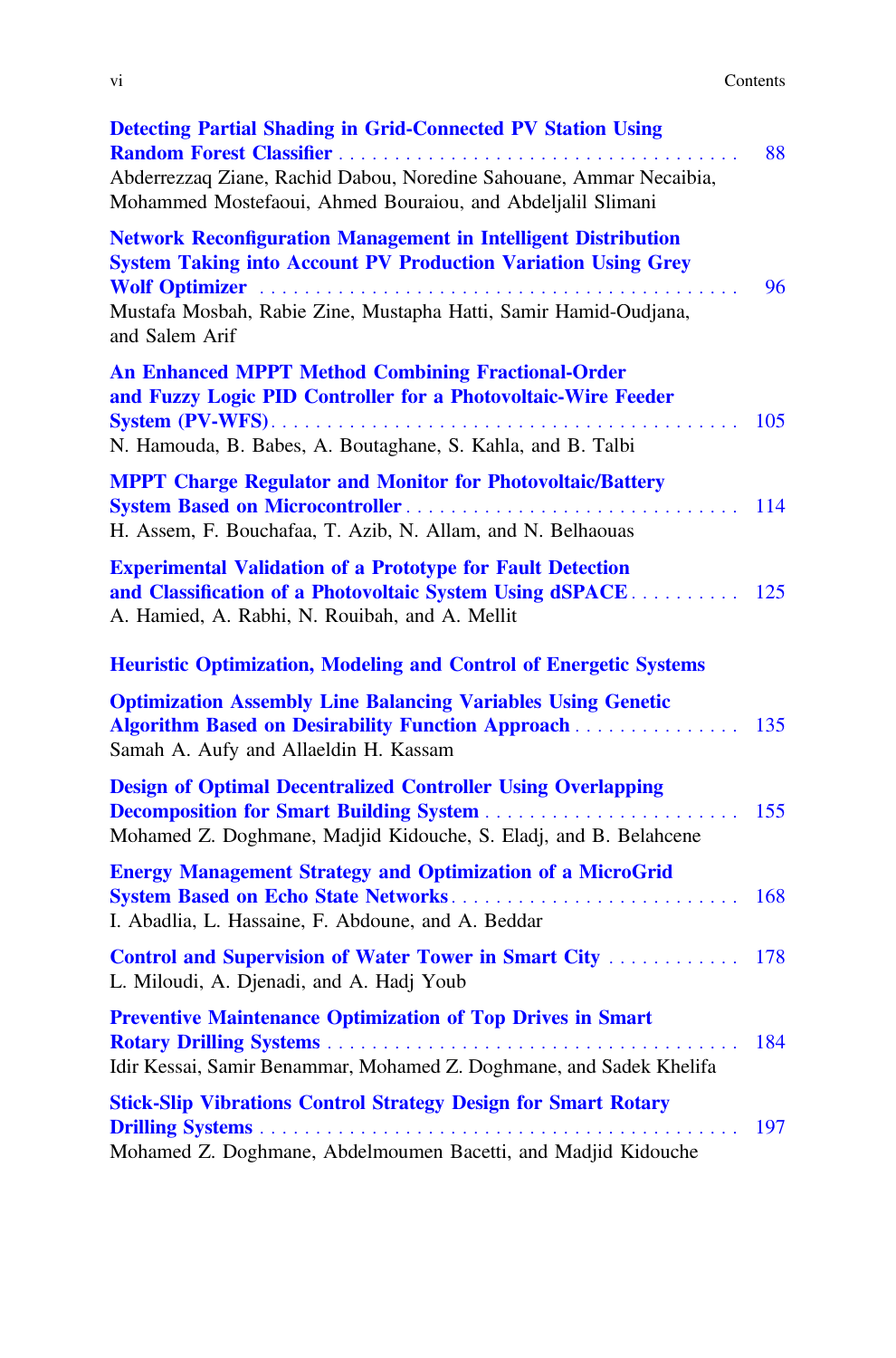#### Contents viii and the content of the content of the content of the content of the content of the content of the content of the content of the content of the content of the content of the content of the content of the conte

| <b>Comparison Study Between Improved JAYA and Particle Swarm</b><br><b>Optimization PSO Algorithms for Parameter Extraction</b><br>of Photovoltaic Module Based on Experimental Test<br>Y. Rehouma, Z. Tir, A. Gacem, F. Rehouma, M. A. Hamida,<br>and A. Gougui | 210        |
|------------------------------------------------------------------------------------------------------------------------------------------------------------------------------------------------------------------------------------------------------------------|------------|
| Performance Improvement of IFOC Based on Particle Swarm<br><b>Optimization Algorithm in Induction Motor Control </b><br>S. E. Rezgui, H. Benalla, and B. Nemmouchi                                                                                               | 222        |
| <b>Analyze and Fault Diagnosis of Double Star Induction Motor Using</b><br>Guermit Hossine and Kouzi Katia                                                                                                                                                       | 233        |
| <b>Modeling of Hydrocarbons Rotary Drilling Systems Under</b><br>Chafiaa Mendil, Madjid Kidouche, and Mohamed Z. Doghmane                                                                                                                                        | 243        |
| <b>Optimal Placement of Distributed Generation Based PV Source</b><br>in Electrical Power System for LVSI Improvement Using<br>S. H. Oudjana, Rabie Zine, Mustafa Mosbah, Abdelouahab Khattara,<br>and Salem. Arif                                               | 252        |
| <b>Implementation and Optimization of PWM Technique</b><br>for a Three-phase Inverter Associated<br>Chafa Mohamed, Kamel Messaoudi, and Lamri Louze                                                                                                              | <b>260</b> |
| <b>Real Time Implementation of Polynomial Control and Nonlinear</b><br><b>Backstepping Strategies Integration for Motion Control of a PMSM</b> 270<br>Y. Mihoub, D. Toumi, S. Moreau, and S. Hassaine                                                            |            |
| <b>Discrete Time Sensorless PMSM Control Using an Extended</b><br>Kalman Filter for Electric Vehicle Traction Systems Fed<br>A. Khemis R., T. Boutabba, and S. Drid                                                                                              | 281        |
| <b>Modeling and Characteristic Analysis of Harmonics in Railway</b><br>Meriem Aissaoui, M. Benidir, Hamza Bouzeria, Imen Mammeri,<br>and Amira Chaib Ras                                                                                                         | 294        |
| <b>Hierarchical Control of Paralleled Voltage Source Inverters</b><br>Ilyas Bennia, Yacine Daili, and Abdelghani Harrag                                                                                                                                          | 302        |
| <b>Faults Detection and Diagnosis of Concentrated</b><br>N. Kellil, A. Aissat, and A. Mellit                                                                                                                                                                     | 314        |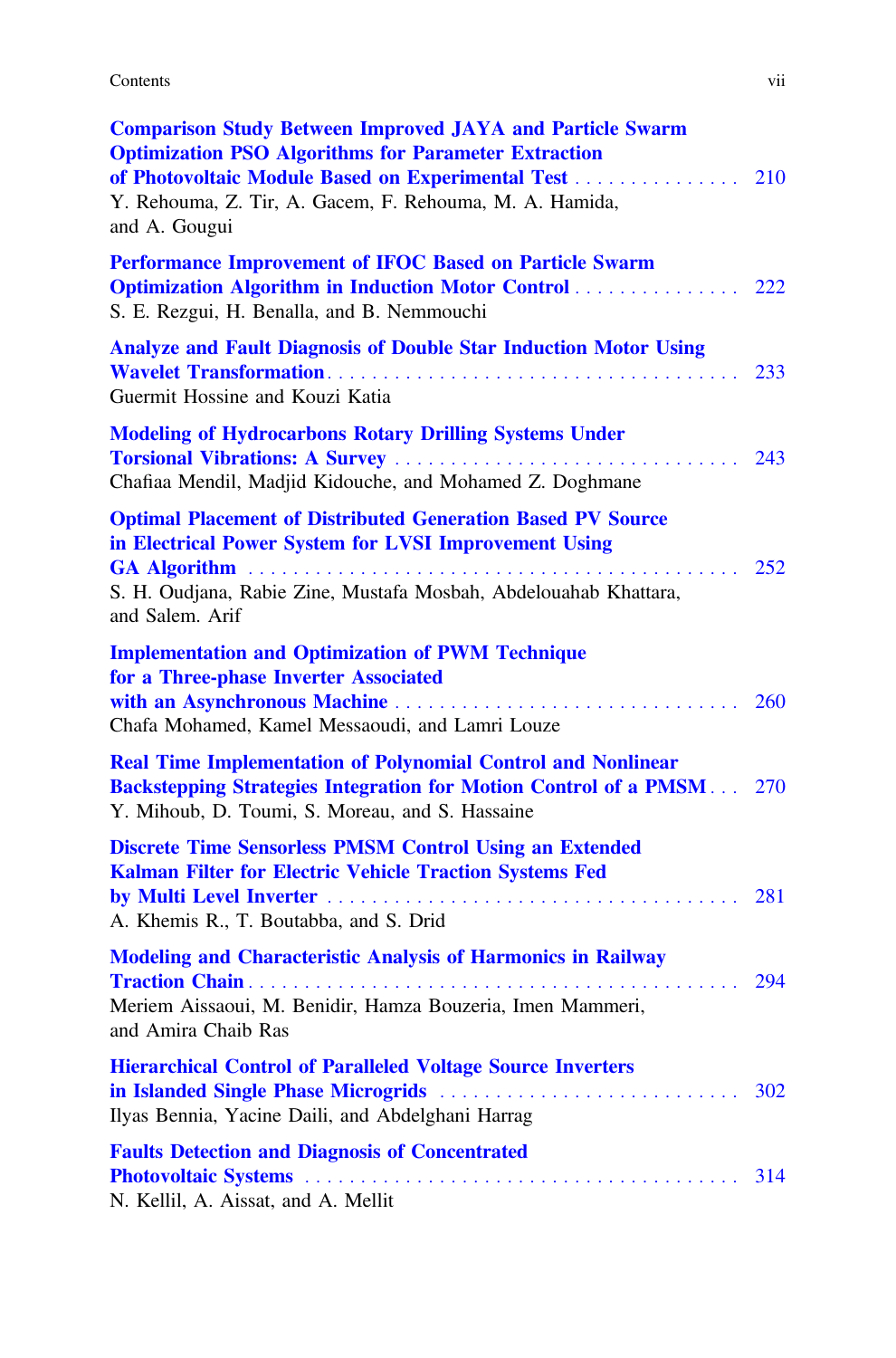| Contents |
|----------|
|          |

| <b>New Droop Control Technique for Reactive Power Sharing</b><br>of Parallel Inverters in Islanded Microgrid<br>Yacine Daili, Abdelghani Harrag, and Ilyas Bennia                                                                                         | 325 |
|-----------------------------------------------------------------------------------------------------------------------------------------------------------------------------------------------------------------------------------------------------------|-----|
| <b>Improved Performance of a Fuzzy Control of Double Star</b><br><b>Induction Motor Fed by Two Three-Phases Matrix Converters 336</b><br>Mebrouk Mennad, Abderrahim Bentaallah, Yousef Djeriri,<br>and Aicha Bessas                                       |     |
| <b>A Modified Maximum Power Point Tracking Controller Based</b><br>on the Perturb and Observe Algorithm Used for Solar<br>Seif El Islem Guettaf, Abdelouahab Bouafia, Abdelmajid Chaoui,<br>and Nacereddine Guettaf                                       | 351 |
| <b>Real Time Implementation of Adaptive Discrete Fuzzy-RST Speed</b><br><b>Control and Nonlinear Backstepping Currents Control Techniques</b><br>D. Toumi, Y. Mihoub, S. Moreau, and S. Hassaine                                                          | 361 |
| <b>Adaptive Self-tuning Backstepping - Nonlinear (NLPI) Controller</b><br>for the Control of Electric Vehicle with Two-Motor-Wheel Drive  374<br>Ahmed Laguidi, Cherif Benoudjafer, and Othmane Boughazi                                                  |     |
| <b>Optimal Allocation of Renewable Energy Source Integrated-Smart</b><br><b>Distribution Systems Based on Technical-Economic Analysis</b><br>Mohamed Zellagui, Samir Settoul, Adel Lasmari, Claude Ziad El-Bayeh,<br>Rachid Chenni, and Heba Ahmed Hassan | 391 |
| People Counter with Area Occupancy Control for Covid-19 405<br>E. Khoumeri, H. Fraoucene, El Hadi Khoumeri, C. Hamouda,<br>and R. Cheggou                                                                                                                 |     |
| <b>Finite Element Modelling and Analysis for Modal Investigation</b><br>F. Ferroudji, L. Saihi, and K. Roummani                                                                                                                                           | 416 |
| <b>Engineering Applications of Artificial Intelligence</b>                                                                                                                                                                                                |     |
| <b>Heating Load Energy Performance of Residential Building:</b><br>Machine Learning-Cluster K-Nearest Neighbor CKNN (Part I)<br>Aissa Boudjella and Manal Y. Boudjella                                                                                    | 425 |
| <b>Cooling Load Energy Performance of Residential Building:</b><br>Machine Learning-Cluster K-Nearest Neighbor CKNN (Part I)<br>Aissa Boudjella and Manal Y. Boudjella                                                                                    | 436 |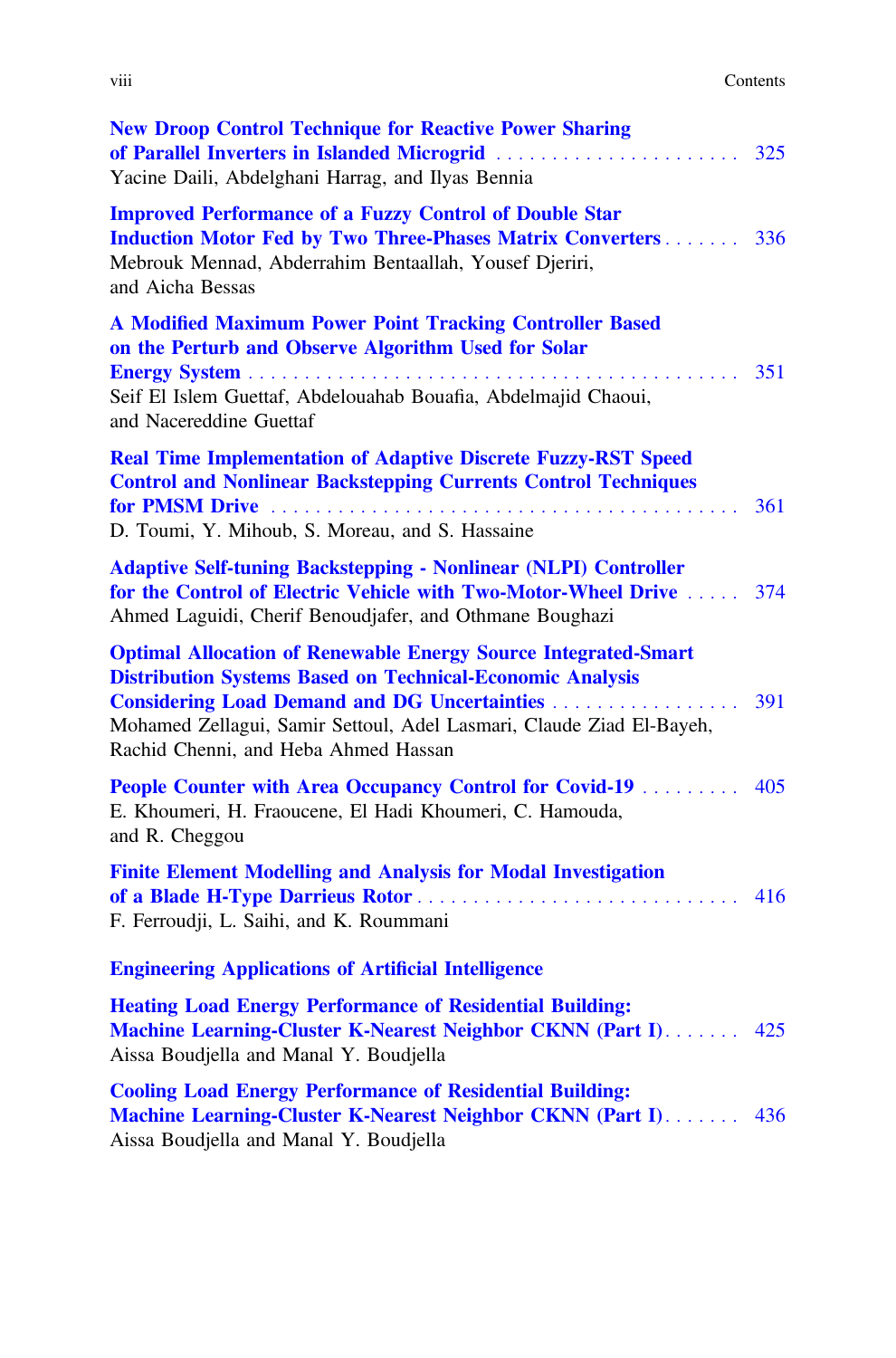#### Contents ix

| Fuzzy Traffic Lights Controller Based on PLC<br>Mounir Bouhedda, Hamza Benyezza, Yassine Toumi, and Samia Rebouh                                                                                                                                      | 447 |
|-------------------------------------------------------------------------------------------------------------------------------------------------------------------------------------------------------------------------------------------------------|-----|
| <b>Implementation of a Smart Traffic Light Controller Based</b><br>and a straight and a straight<br>Mounir Bouhedda, Abderrezak Aggoun, Samia Rebouh,<br>and Abderrahmane Oudjouadj                                                                   | 457 |
| <b>Intelligent Solar Shunt Active Power Filter Based on Direct Power</b><br>Ghania Boudechiche, Mustapha Sarra, Oualid Aissa,<br>and Abderezak Lashab                                                                                                 | 467 |
| <b>MPPT</b> - Based Improved Salp Swarm Algorithm for Improving<br>Performance and Efficiency of Photovoltaic System Under Partial<br>H. Azli, S. Titri, and C. Larbes                                                                                | 478 |
| Multi-agent System for Voltage Regulation in Smart Grid<br>Hadjira Belaidi, Hamid Bentarzi, Zakaria Rabiai,<br>and Abdelkader Abdelmoumene                                                                                                            | 487 |
| Neural Network-Based Attitude Estimation<br>Djamel Dhahbane, Abdelkrim Nemra, and Samir Sakhi                                                                                                                                                         | 500 |
| Developing an Improved ANN Algorithm Assisted by a Colony<br>of Foraging Ants for MPP Tracking of Grid Interactive Solar<br>Powered Arc Welding Machine<br>S. Kahla, B. Babes, N. Hamouda, A. Boutaghane, and A. Bouafassa                            | 512 |
| <b>Optimal Siting and Sizing of DG Units Using a Decomposition</b><br>Based Multiobjective Evolutionary Algorithm<br>Yaaqoub Latreche, Houssem R. E. H. Bouchekara, Muhammad S. Javaid,<br>Mohammad S. Shahriar, Yusuf A. Sha'aban, and Fouad Kerrour | 521 |
| Task Scheduling-Energy Efficient in Cloud Computing  533<br>Karima Saidi and Ouassila Hioual                                                                                                                                                          |     |
| An Efficient Hybrid Meta-heuristic Approach for Solving<br>the K-Shortest Paths Problem Over Weighted Large Graphs<br>Mohamed Yassine Hayi and Chouiref Zahira                                                                                        | 541 |
| A New Mutated-Firefly Algorithm for Parameters Extraction<br>of Solar Photovoltaic Cell Model<br>B. Aoufi and O. Hachana                                                                                                                              | 551 |
| A Survey on Cloud-Based Intelligent Transportation System<br>Y. Khair, A. Dennai, and Y. Elmir                                                                                                                                                        | 562 |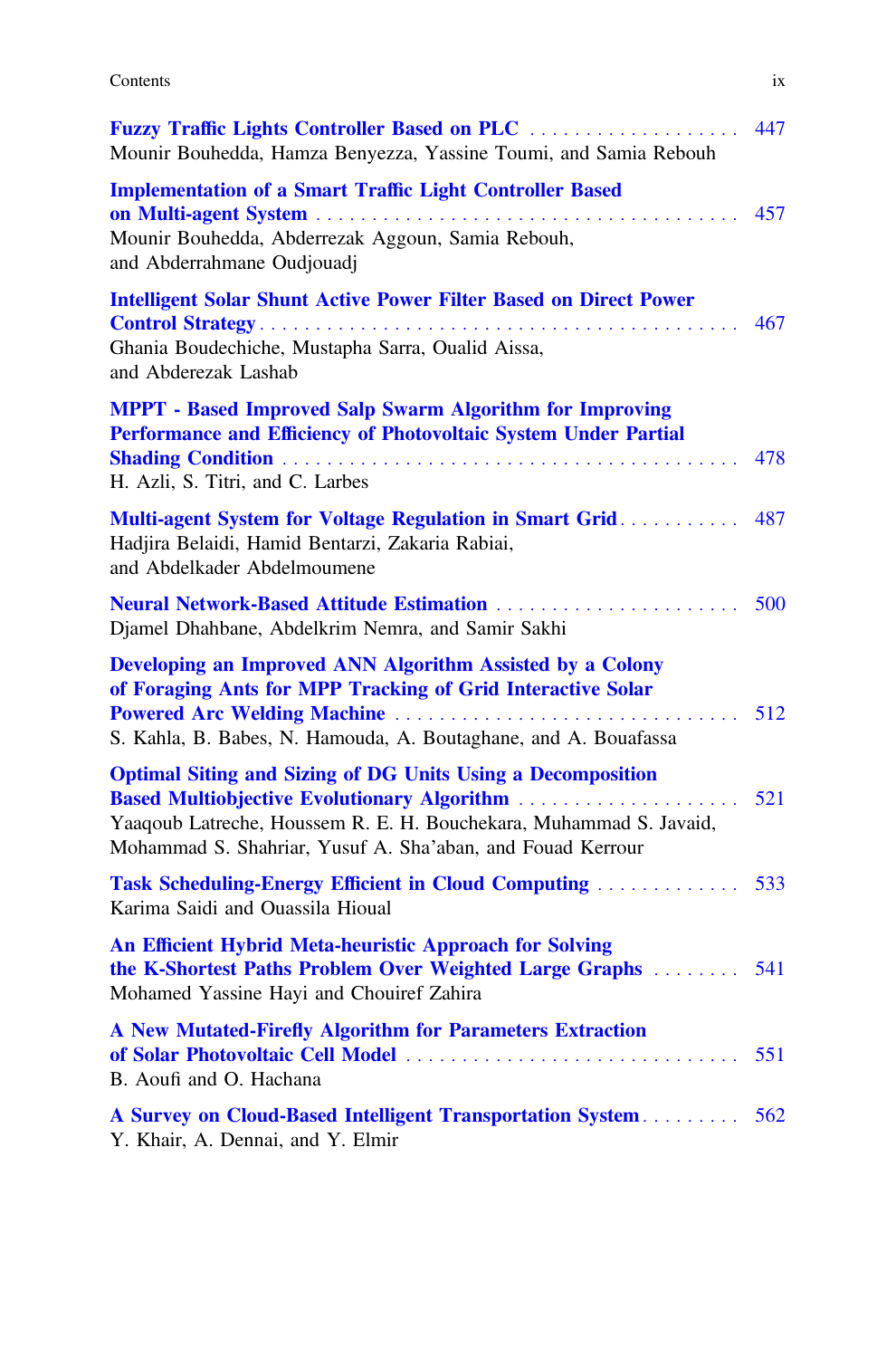|  | Contents<br>. |
|--|---------------|
|  |               |

| <b>Artificial Neural Network Based Solar Radiation Estimation</b><br>D. Benatiallah, K Bouchouicha, A Benatiallah, A. Harouz, and B. Nasri                                                   | 573 |
|----------------------------------------------------------------------------------------------------------------------------------------------------------------------------------------------|-----|
| <b>ANN-Based Correction Model of Radiation and Temperature</b><br>for Solar Energy Application in South of Algeria<br>K. Bouchouicha, N. Bailek, M. Bellaoui, B. Oulimar, and D. Benatiallah | 584 |
| <b>Parameter Extraction of Two-Diode Solar PV Model Using</b><br>A. Aissaoui, N. Belhaouas, F. Hadjrioua, K. Bakria, and I. Aloui                                                            | 592 |
| <b>Application of the Genetic Algorithm to the Rule</b><br>Dounia Yedjour                                                                                                                    |     |
| <b>Adaptative Neuro-Fuzzy Inference System for Predicting the</b><br>Microbial Fungicide Release from Microcapsules Based on Alginate<br>Hadjer Goudjil, Samia Rebouh, and Mounir Bouhedda   | 612 |
| <b>Application of Artificial Neural Network-Genetic Algorithm Model</b><br>in the Prediction of Ibuprofen Release from Microcapsules<br>Asma Ghennam, Samia Rebouh, and Mounir Bouhedda      |     |
| <b>Multi-class EEG Signal Classification for Epileptic</b><br>Dalila Cherifi, Laid Afoun, Zakaria Iloul, Billal Boukerma,<br>Chaouki Adjerid, Larbi Boubchir, and Amine Nait-Ali             |     |
| <b>Internet of Things, Database and Transmission</b>                                                                                                                                         |     |
| Detection of H <sub>2</sub> S Gas Concentration in Oil Refinery Stations<br>Ibtihaj A. Abdulrazzak, Hussain M. Bierk, and Anas F. Ahmed                                                      | 649 |
| <b>Study and Assembly of Quadrotor UAV for the Inspection</b><br>Hicham Megnafi and Walid Yassine Medjati                                                                                    | 659 |
| <b>Divide and Conquer Strategy for Trust Evaluation in Wireless</b><br>Ahmed Saidi, Khelifa Benahmed, and Nouredine Seddiki                                                                  | 669 |
| <b>Smart Unidirectional Road Lighting Control Using</b><br>Mouaad Yaichi, Mhamed Rebhi, and Bouchiba Bousmaha                                                                                |     |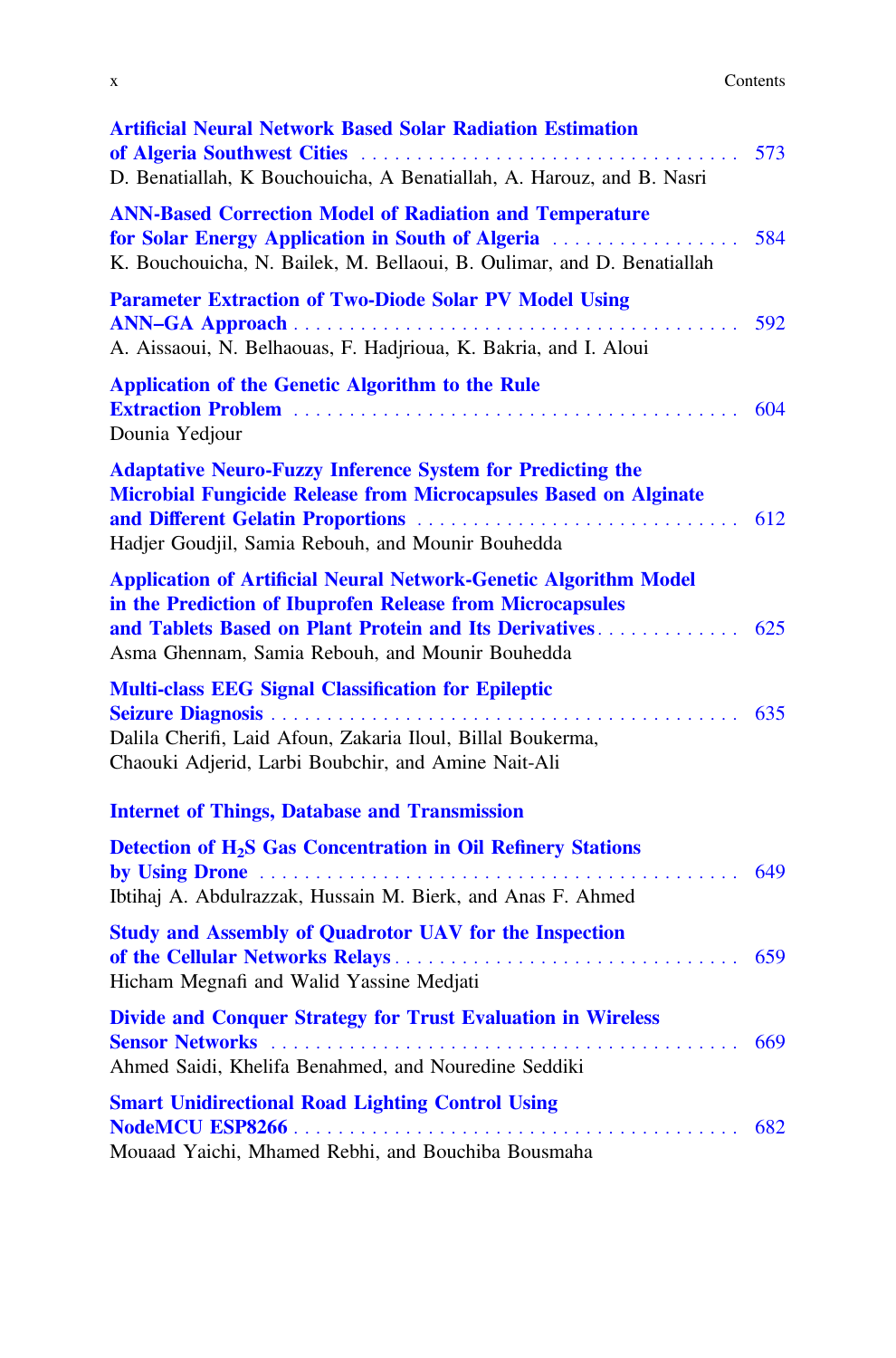Contents xi

| <b>Cloud-IoT Platform for Smart Irrigation Solution Based</b><br>Dougani Bentabet                                                                                                   | 689 |
|-------------------------------------------------------------------------------------------------------------------------------------------------------------------------------------|-----|
| <b>Design and Implementation of M2M-Smart Home Based</b><br>Rania Djehaiche, Salih Aidel, and Nihad Benziouche                                                                      | 697 |
| A Study of the Parametric Variations Influences on Stick-Slip<br>Vibrations in Smart Rotary Drilling Systems<br>Chafiaa Mendil, Madjid Kidouche, and Mohamed Z. Doghmane            | 707 |
| <b>Algerian Dialect Translation Applied on COVID-19 Social</b><br>Amel Slim, Ahlem Melouah, Yousef Faghihi, and Khouloud Sahib                                                      | 716 |
| <b>Prospective Analysis for a Long-Term Optimal Labor Force</b><br>Planning in Algeria (PALOLFA)<br>MS. Guellil, S. Ghouali, O. Khedir, D. Benabou, H. Ayad,<br>and SE Sari-Hassoun | 727 |
| <b>Electronically Switchable SIW Band-Pass Filter Based on S-CSRR</b><br>Using PIN Diodes for WI-FI Applications<br>Hichem Boubakar, Mehadji Abri, and Mohamed Benaissa             | 738 |
| Flexible and Automated Watering System Using Solar Energy<br>Hicham Megnafi, Arezki Abderrahim Chellal, and Abdeldjalil Benhanifia                                                  | 747 |
| <b>Towards High Performance Full Duplex MAC Protocol in High</b><br>Kenza Hocini and Mohand Yazid                                                                                   | 756 |
| <b>Monitoring of Isolated Standalone Renewable Energy Systems </b><br>M. Tsebia and H. Bentarzi                                                                                     | 766 |
| <b>Towards an Automatic Evaluation of the Performance of Physical</b><br>Fahem Zerrouki, Samir Ouchani, and Hafida Bouarfa                                                          | 775 |
| <b>NTSOAP: A Robust Approach for Non-redundancy Tags</b><br>Nassima Belkacem, Fouzi Semchedine, Djamil Aissani,<br>and Ahmed Al-Shammari                                            | 782 |
| Arabizi Chat Alphabet Transliteration to Algerian Dialect  790<br>B. Klouche and S. M. Benslimane                                                                                   |     |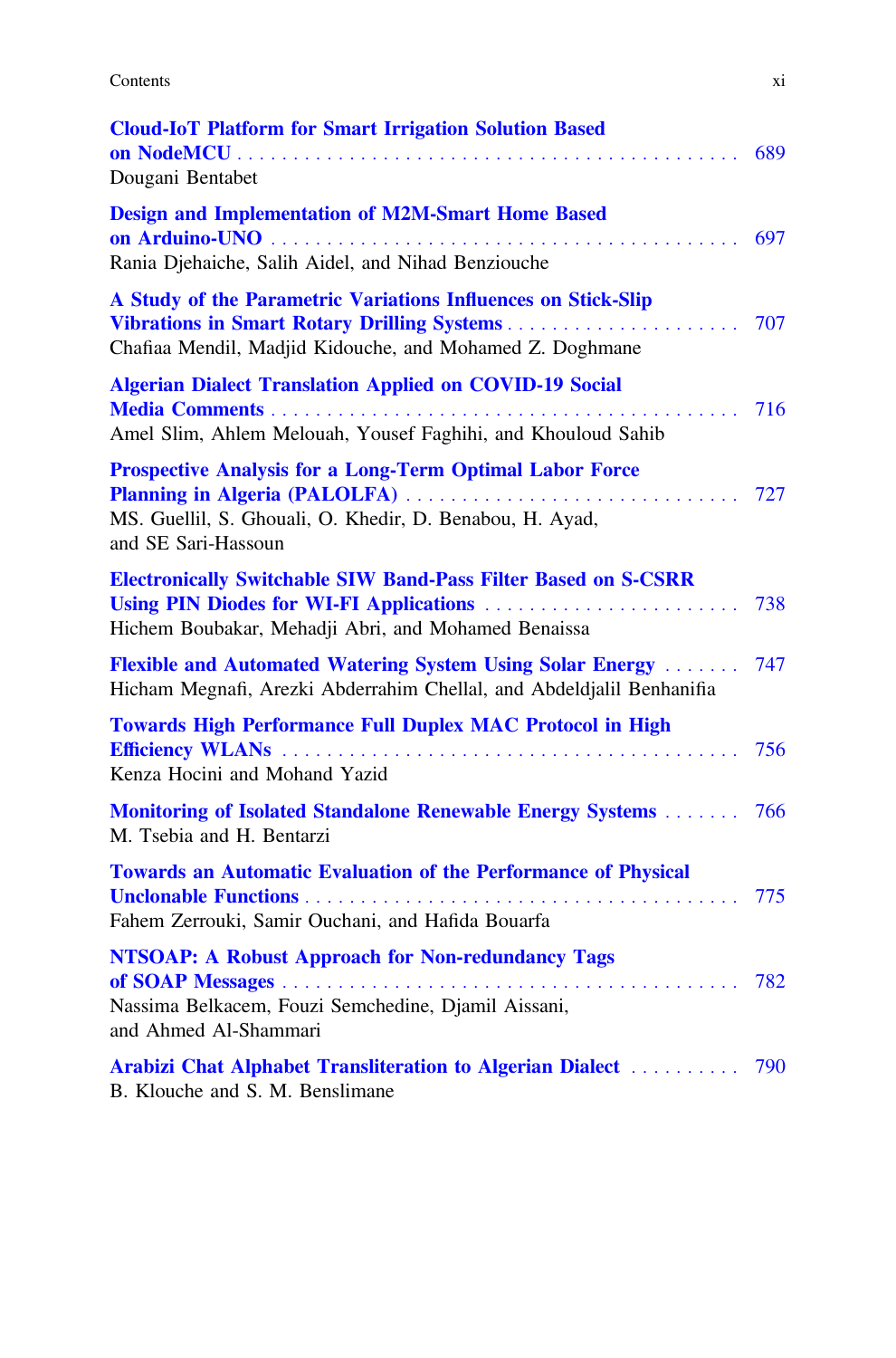| $\cdot$ .<br>X11 | Contents<br>. |
|------------------|---------------|
|                  |               |

| <b>WSN Based Smart Farm Powered by Solar Energy</b><br>S. Titri and N. Izeboudjen                                                                                                                        | 798 |
|----------------------------------------------------------------------------------------------------------------------------------------------------------------------------------------------------------|-----|
| <b>Power and Materials in Renewable Energetic Systems</b>                                                                                                                                                |     |
| <b>Visual Degradation of PV Modules After 30 Years of Exposure</b><br>Fathia Chekired, El Amin Kouadri Boudjelthia, Fatah Mehareb,<br>and Amina Chahtou                                                  | 811 |
| Variable Step Size Techniques for Conventional MPPT Algorithms  822<br>Mhamed Rebhi, Othmane Abdelkhalek, Bouchiba Bousmaha,<br>and Mouaad Yaichi                                                        |     |
| <b>Experimental Investigation to Determine the Performance of Solar</b><br><b>Thermal Collector with Single and Double Glazing </b><br>Djamel Bensahal, Foued Chabane, Ahmed Yousfi, and Mohamed Rahmani | 831 |
| <b>Numerical Study of an Air Flow in a Flat Plate Air Solar Collector</b><br>M. A. Amraoui                                                                                                               | 839 |
| <b>Application of Multiple Population Genetic Algorithm in Optimizing</b><br>Nadir Mahammed, Souad Bennabi, and Mahmoud Fahsi                                                                            | 847 |
| <b>An Experimental Validation on Mechanical Damages Caused</b><br>Mossaab Chenine, Samir Benammar, and Mohamed Z. Doghmane                                                                               | 856 |
| <b>Development of Two Axis Solar Tracking System Interface Using</b><br>Abdelghani Harrag and Yacine Daili                                                                                               | 868 |
| <b>Extracting Methods of Positive and Negative Voltage Sequences</b><br>Chelli Seif Elislam, Boussaid Abdelfettah,<br>and Nemmour Ahmed Lokmane                                                          | 877 |
| <b>Extended Kalman Filter for the Estimation of the State of Charge</b><br>Mohamed Khalfaoui and Aissa Hamlat                                                                                            | 885 |
| <b>An Efficient Strategy for Power Quality Conditioner</b><br>Amira Chaib Ras, Ramdane Bouzerara, Hamza Bouzeria,<br>Meriem Aissaoui, and Imen Mammeri                                                   | 894 |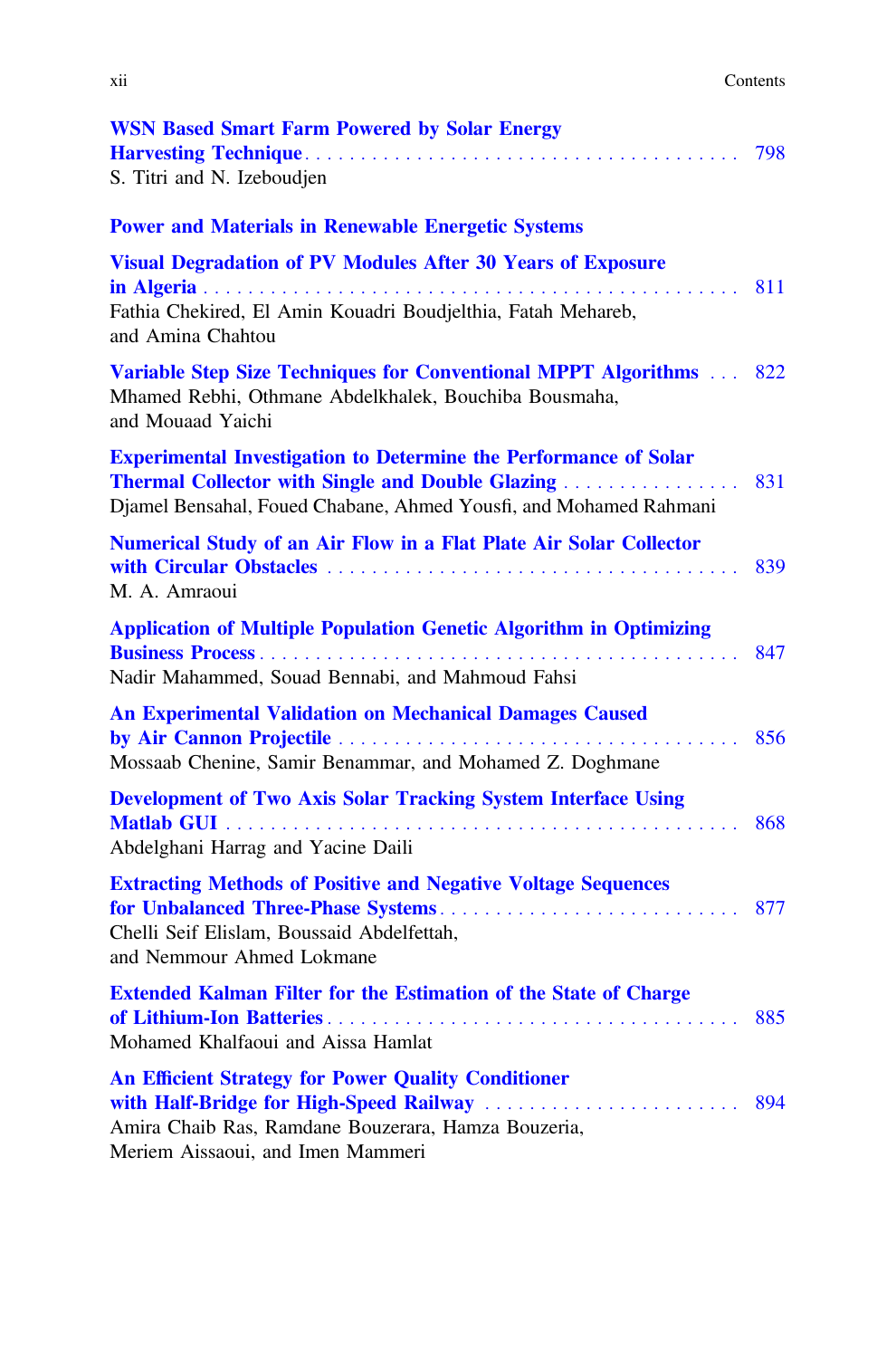**Contents** xiii

| <b>Study of a Tri-generation System Using Hydrogen and Fuel Cell</b>                                                                                                                                                  | 902 |
|-----------------------------------------------------------------------------------------------------------------------------------------------------------------------------------------------------------------------|-----|
| A. Mraoui, A. Belgacem, S. Djellab, and M. Boudiaf                                                                                                                                                                    |     |
| <b>Single-Phase Synchronization Systems for Grid-Connected</b><br>Converters Based on Enhanced Third-Order Sinusoidal Integrator 911<br>S. Kalkoul, H. Benalla, K. Nabti, and Houssem R. E. H. Bouchekara             |     |
| <b>Numerical Simulation of a Solar Cell in CdS/CIGS Using the</b><br>Ghalmi Leila and Bensmaine Souhila                                                                                                               | 920 |
| M. Mankour, M. Sekour, and L. Boumadien                                                                                                                                                                               |     |
| <b>Optical Flow Based on Lucas-Kanade Method</b><br>H. Yedjour                                                                                                                                                        | 937 |
| <b>Simulation of the Electric Properties of a Structure Based</b><br>on Two Gan P-N Junctions Grown on an Undoped ZnO Nanosheet  946<br>Zehor Allam, Chahrazad Boudaoud, A. Moumene Benahmed,<br>and Aicha Soufi      |     |
| <b>Spectroscopic Measurements of the Electron Temperature</b><br>in Plasmas Containing Argon Using Line Intensity Ratio Method 958<br>Askri Souhaila, Ferouani Abdel Karim, Guedda El Habib,<br>and Sahlaoui Mohammed |     |
| Numerical Simulation of the NO <sub>x</sub> Chemical Kinetic Removal<br>Askri Souhaila, Ferouani Abdel Karim, and Mostefa Lemerini                                                                                    | 966 |
| <b>Design and Simulation of a DC-DC Boost Converter Embedded</b><br>for Space Application<br>A. Hadj Dida, M. Bensaada, and M. Bekhti                                                                                 | 975 |
|                                                                                                                                                                                                                       |     |